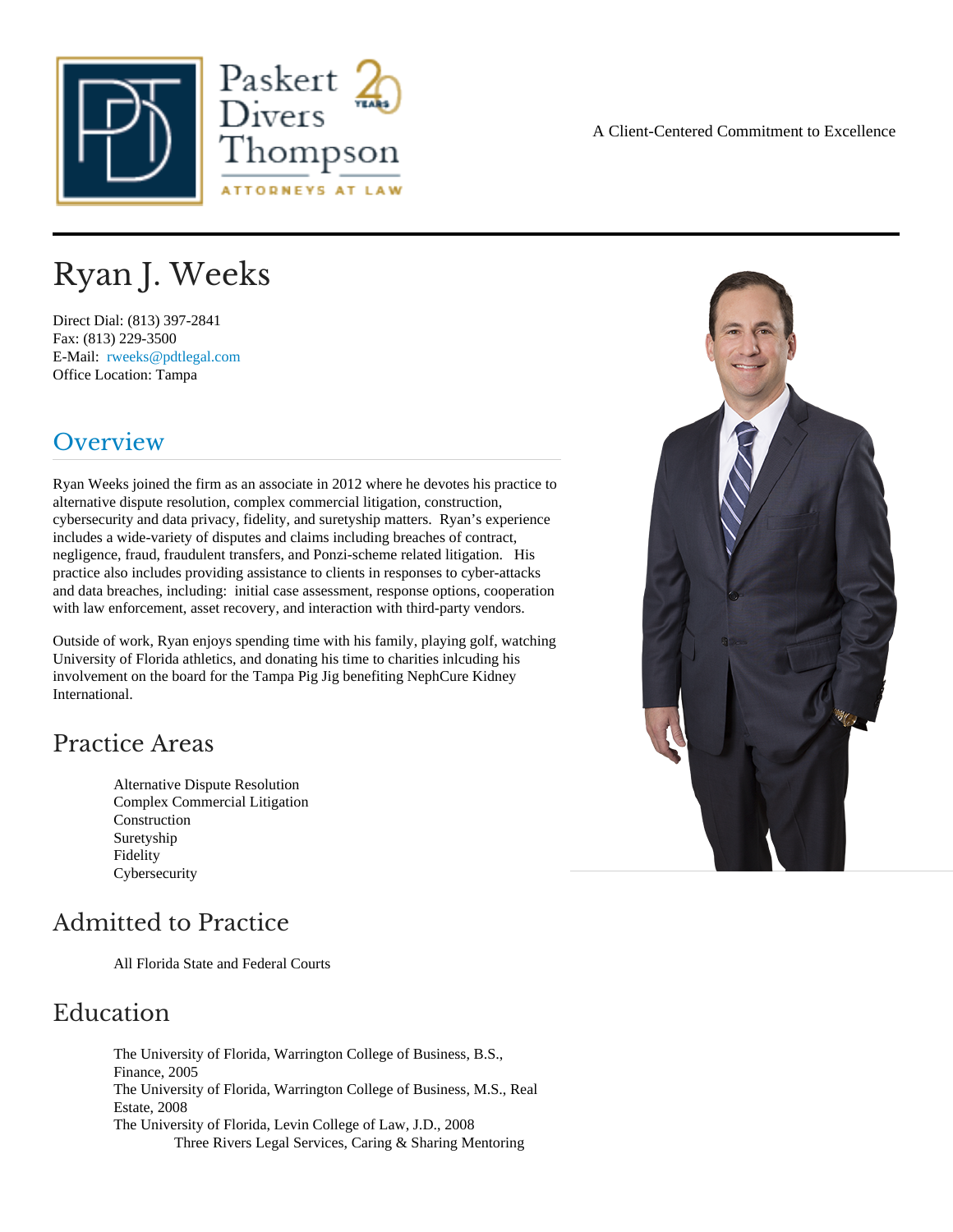#### Affiliations

American Bar Association Cybersecurity and Data Privacy General Committee Vice-Chair (2018 - 2019) Tort and Insurance Practice Section Fidelity and Surety Law Committee Litigation Section Forum on the Construction Industry

The Florida Bar Trial Lawyers Section

The Hillsborough County Bar Association Trial Lawyers Section Construction Law Section

# Selected Honors & Recognitions

Law & Politics – SuperLawyers "Rising Star" (2018)

# Publications & Speaking

# Selected Publications

Assisting Co-Author, Chapter 6, "Tender by the Surety," in the Bond Default Manual (4th Ed. 2015). Co-Author, "Needs of Your Insured Banks: FDIC and Regulatory Issues, Risks, Coverages," (January 2018).

# Selected Speaking Engagements

"Needs of Your Insured Banks: FDIC and Regulatory Issues, Risk, and Concerns," Fidelity and Surety Law Committee Mid-Winter Meeting, Co-Presenter, January, 2018 (Washington, D.C.).

# **Community**

## Community Involvement

Tampa Pig Jig Board Member, 2012-present

Hillsborough Kids Board Member, 2010-2011